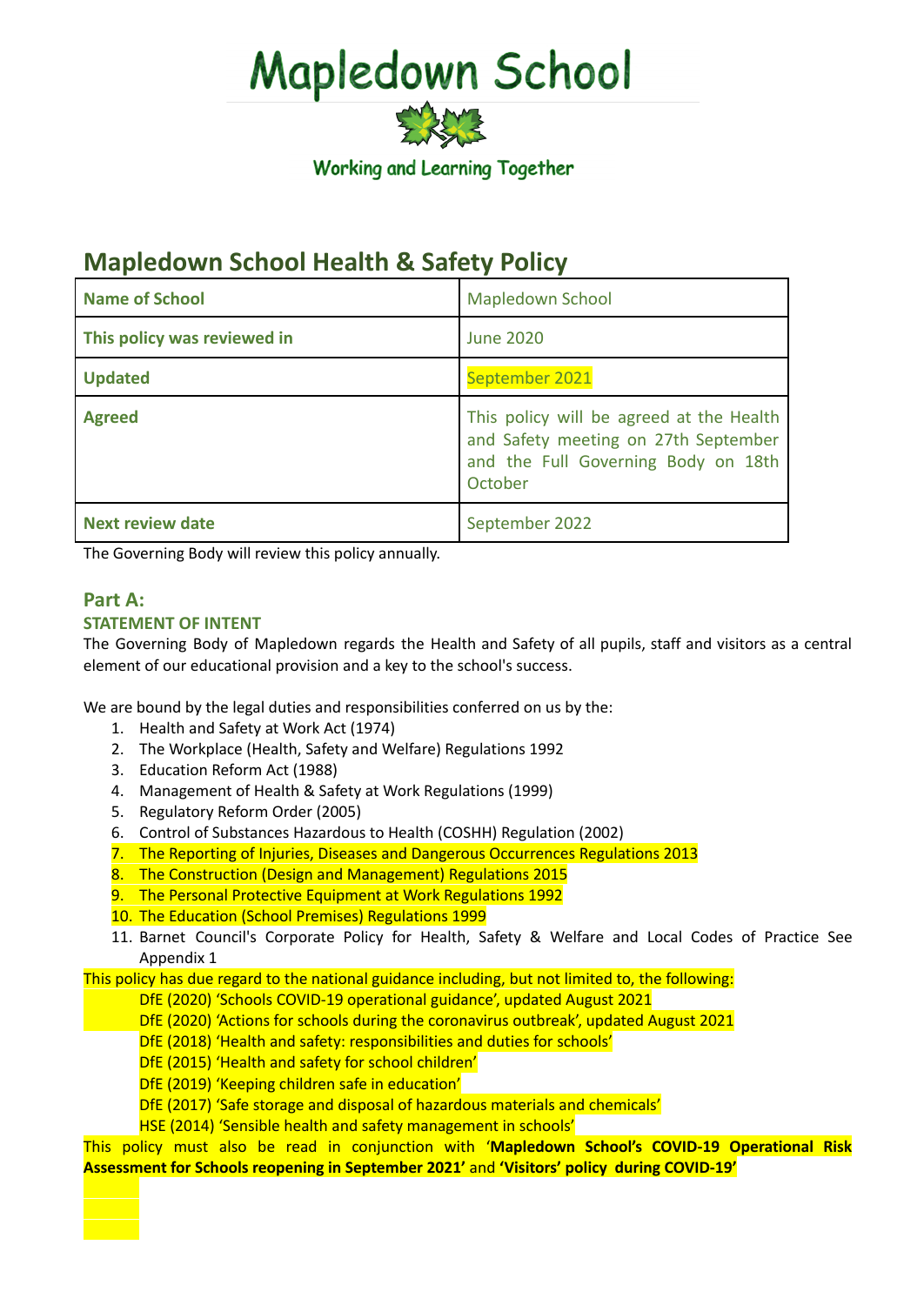

### **Part B**

### **ORGANISATION FOR IMPLEMENTATION FOR A LIST OF DESIGNATED PEOPLE AND PEOPLE WITH APPROPRIATE HEALTH AND SAFETY RELATED TRAINING EMPLOYED AT THE SCHOOL PLEASE SEE APPENDIX 2**

### **1. Direct Responsibility:**

LONDON BOROUGH OF BARNET:

- The Director of Children's Services is responsible to the Council's Chief Executive officer for ensuring that assistant directors and service managers concerned with health and safety, are aware of their responsibilities.
- Delegated Responsibilities: ASSISTANT DIRECTOR (PROFESSIONAL SERVICES) Educational Services Departmental Safety Policy shall be administered and monitored by the Assistant Director. The Assistant Director is responsible for ensuring that repairs are made to services and the checking and maintenance of fire extinguishers.

### **2. GOVERNING BODY**

- The Governors will ensure that the school complies with Educational Services Policy.
- The Governing Body is ultimately responsible for Mapledown School Safety Policy being produced, implemented and reviewed but may delegate day to day responsibilities to the Headteacher.
- Governors will assist the Headteacher in implementing and maintaining this policy and the arrangements which give practical effect to the General Statement of Intent.
- The Governing Body is responsible for ensuring that procedures are in place and for monitoring servicing of portable equipment and most internal maintenance. Governors will ensure, so far as is reasonably practicable, that the above mentioned remain safe, without risk to health.
- The Governors will ensure that staff with delegated health and safety responsibilities are given sufficient information, instruction, training and facilities needed to meet these responsibilities.
- The Governors will report to the Education Department those health, safety and welfare matters which are outside the Governors' executive authority and which have not already been reported by the Headteacher. They will, however, ensure that the Headteacher has taken all necessary short term action to avoid danger pending rectification.
- The Governors will ensure that health and safety matters are considered when assessing budgetary requirements which they control.

### **3. HEADTEACHER\***

- The Headteacher has been delegated responsibility for implementing the policy and monitoring and maintaining arrangements within the school as outlined in this Health and Safety Policy.
- The Headteacher will pursue the objectives of both the Educational Services Department's Health and Safety Policy and the School's Safety Policy monitor their effectiveness and advise the Governors accordingly.
- The Headteacher will ensure that all accidents and dangerous occurrences are reported to the LA. She will investigate the causes of every accident, dangerous occurrence and near miss and take all reasonable steps to prevent a recurrence.
- The Headteacher will inform the appropriate body when servicing/maintenance of machinery, plant and equipment has not been carried out and will take all reasonable steps to prevent any danger to staff, pupils and others.
- The Headteacher will ensure that there is an annual safety audit and will ensure that risk assessments are conducted in accordance with Health and Safety legislation. Between audits general inspection (monitoring) is carried out in the normal course of her work.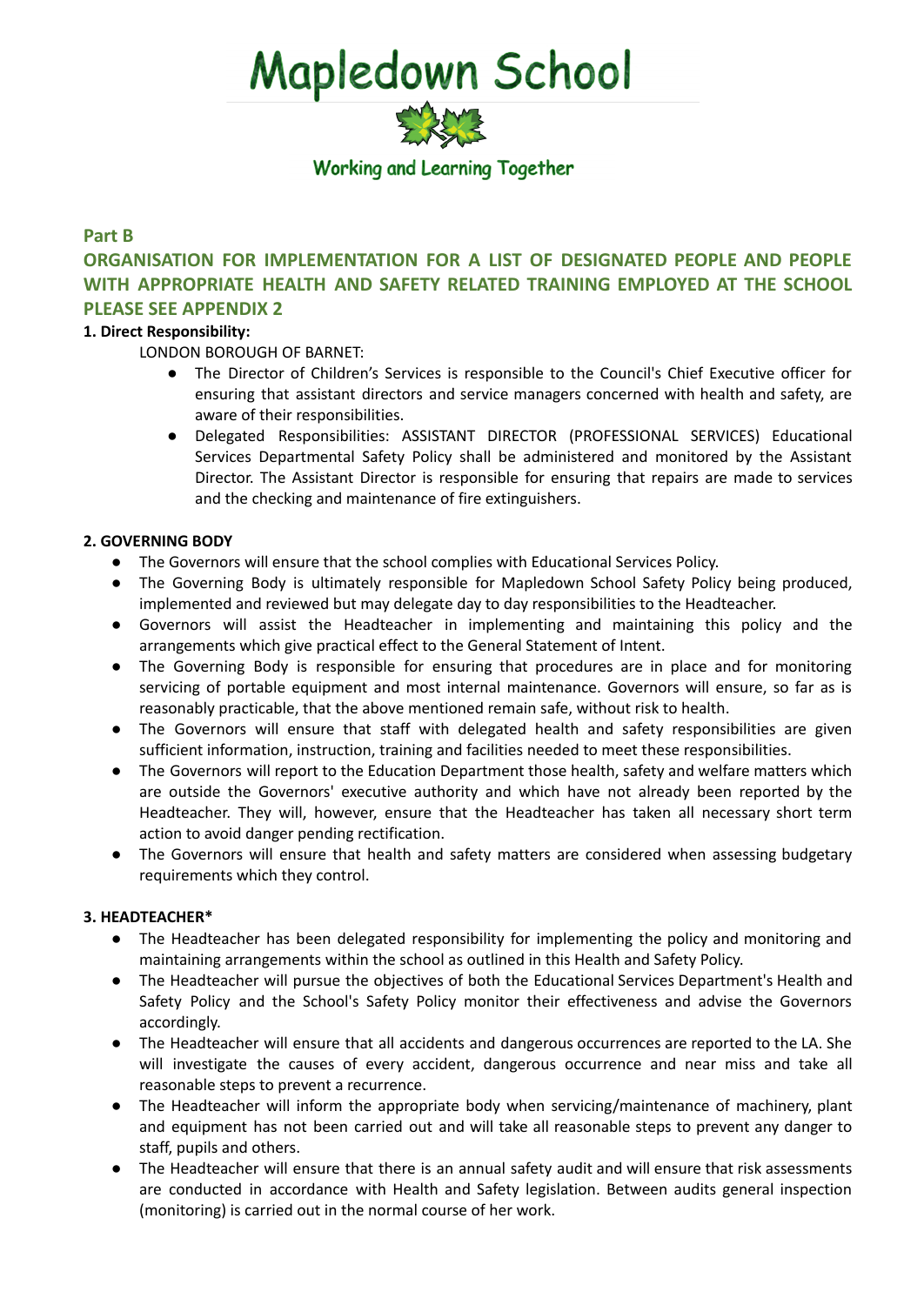

- The Headteacher will ensure that all new staff receive induction training in Health and Safety and that all staff receive sufficient Health and Safety information, instruction and training.
- The Headteacher will respond to and liaise with recognised Safety Representatives.

\*All references in this policy to the Headteacher refer, in the Headteacher's absence, to the Deputy Headteacher or the Acting Headteacher.

**4. STAFF**: All staff have a duty to:

- Take care of themselves and others and not misuse or interfere with anything provided in the interest of health and safety.
- Act in accordance with training and instructions.
- Report defects and shortfalls promptly to the Headteacher and/or to the Safety Representative via the Caretaker's book in the staffroom.
- Attend briefings and courses as appropriate
- Be aware of fire safety and fire drill procedures.
- Ensure safe use of tools and equipment paying particular attention to correct use of electrical equipment including switching off and unplugging after use.
- Be aware of dangers inherent in some substances, the location of risk assessment information and its contents. (Appendix M)
- Report accidents to staff or pupils appropriately as per the Accident and incident Recording procedures.

**5. SECRETARY/BUSINESS MANAGER** In addition to the duties described in section 4 above the secretary has a duty to:

- Ensure safe use of office equipment, in particular observing regulations for use of VDUs. (please see LCOP 17)
- Sign contractors in.
- Ensure all contractors have read and signed the Contractor health and Safety pack.

### **6. VISITORS /CONTRACTORS ON SITE**

- Must report to the Secretary's office at the beginning and end of their visit.
- Must observe local rules and arrangements as per contractor pack. iii.
- Must wear appropriate LBB or school identification

### **7. STUDENTS ON PLACEMENTS/VOLUNTEERS**

● A separate 'Health and Safety Information for Volunteers and Students on Placements' document has been produced for this purpose. (See Appendix B). Copies can be found in 'Shared Area'. These are also read and signed for upon induction.

### **PART C: ARRANGEMENTS FOR CARRYING OUT FUNCTIONS**

### **1. CONTROL OF SUBSTANCES HAZARDOUS TO HEALTH**

● Arrangements are in accordance with LCOP 6 (COSHH) issued by Barnet Education Authority, March 1993 and additions issued by the same in September 1996. Details of COSHH assessments are located in the Main office.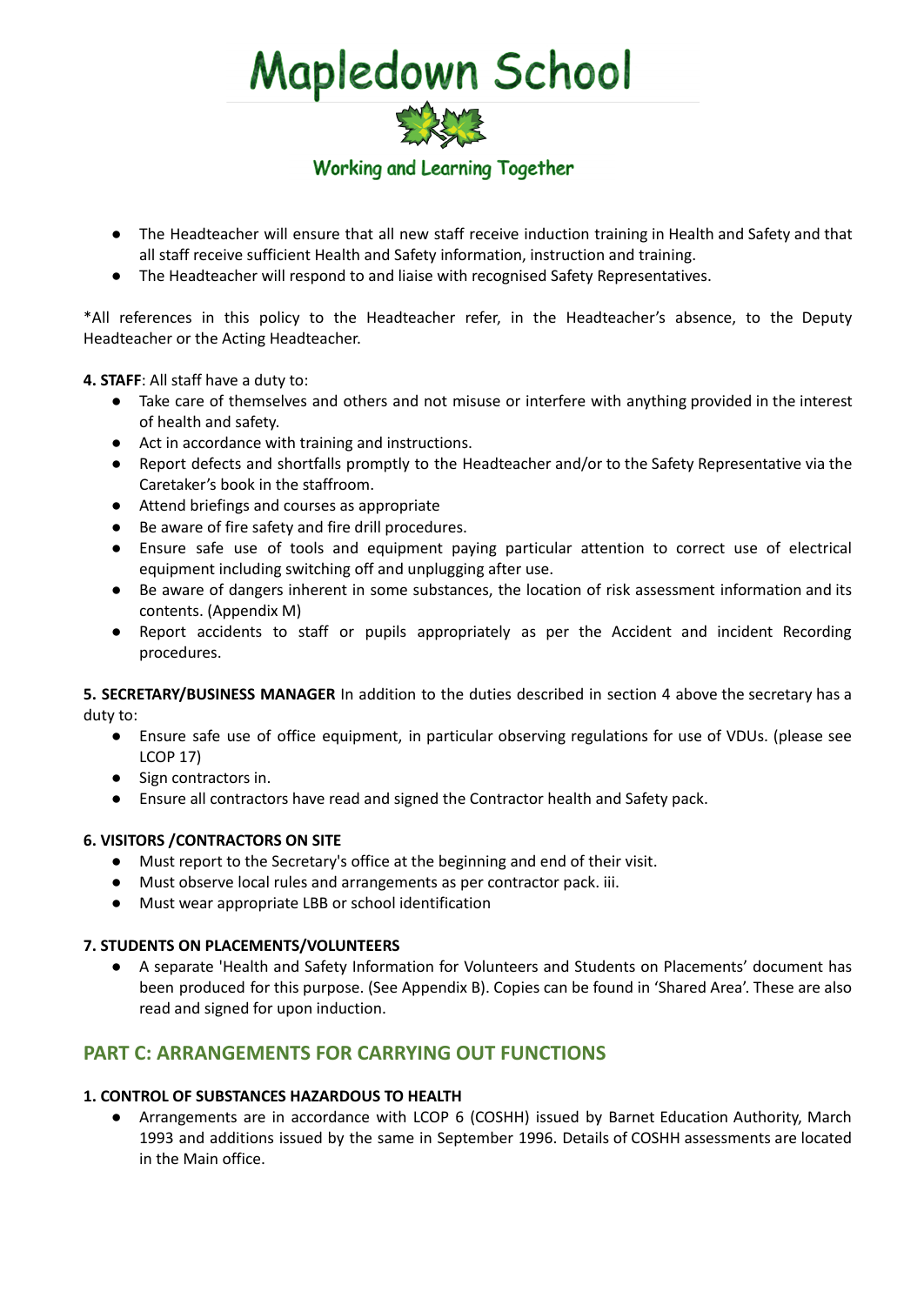

### **2. SAFEGUARDING/CHILD PROTECTION**

- The designated members of staff for child protection are the Headteacher, DSL: Sue Hart (Deputy Head Teacher) and Dep. DSL Caroline Garvey (Deputy Head Teacher)
- Please refer to the Mapledown School Child protection and Safeguarding Policy.

### **3. ELECTRICAL SAFETY**

- A full inspection of portable electrical equipment will be carried out Bi- annually. This will be arranged by the ICT Manager (Daniel Green) and carried out by the Local Authority. There is a requirement that all staff use electrical equipment in a manner which will ensure their safety and that of the pupils and all other persons on site.
- Children using electrical equipment must be adequately supervised.

### **4. FIRST AID AND MEDICAL PROCEDURES**

- Procedures for managing medicines are in line with Department of Health Guidance, and the Mapledown First Aid and Medication Policy located in the Shared Area: S:?Shared Area/Policies/Policies 2019
- The Headteacher will:
	- Ensure that there is always a minimum of two qualified first aiders on the premises during the school day.
	- Ensuring that an ambulance is summoned without delay, whether or not parents/carers have been consulted;
	- Ensuring the front of school is clear of vehicles to allow unrestricted passage;
	- Sending a responsible person to meet the ambulance and guide the ambulance staff to the casualty;
	- Obtaining from the ambulance crew details of where the casualty is being taken and arrange for the parents to be notified.
	- First Aiders and or the appointed person should not put themselves at risk in order to treat a casualty
	- See First Aid and medication policy located in <https://drive.google.com/drive/folders/1VNIFQXvzeTAx3CtUXHLIw7xBhqP82937>

### **5. Contractors:**

- All contractors are required to report to the caretaker on arriving at the school.
- They must sign the contractors' sheet in the school office and the Headteacher is informed that they are on the site. All contractors are given copies of the school Mapledown School Contractor Guidance prior to their visit to familiarise themselves with it then sign on arrival they have read and understood it.
- Before leaving the premises each day they must sign out.
- Tools will not be left unattended where children can reach them.
- All materials must be safely stored during the period of work, in locked cupboards where Health and Safety regulations apply.
- Contractors must ensure all doors and gates are always locked . They will be provided with the appropriate codes.
- The Contractor must cordon off any area in which work is taking place if there is any danger to personnel, children or the public. If the work is to take less than a day temporary barriers should be provided.
- Scaffolding should comply with the British safety standard.
- A COSHH assessment for all substances used and created in the course of the work must be available on site.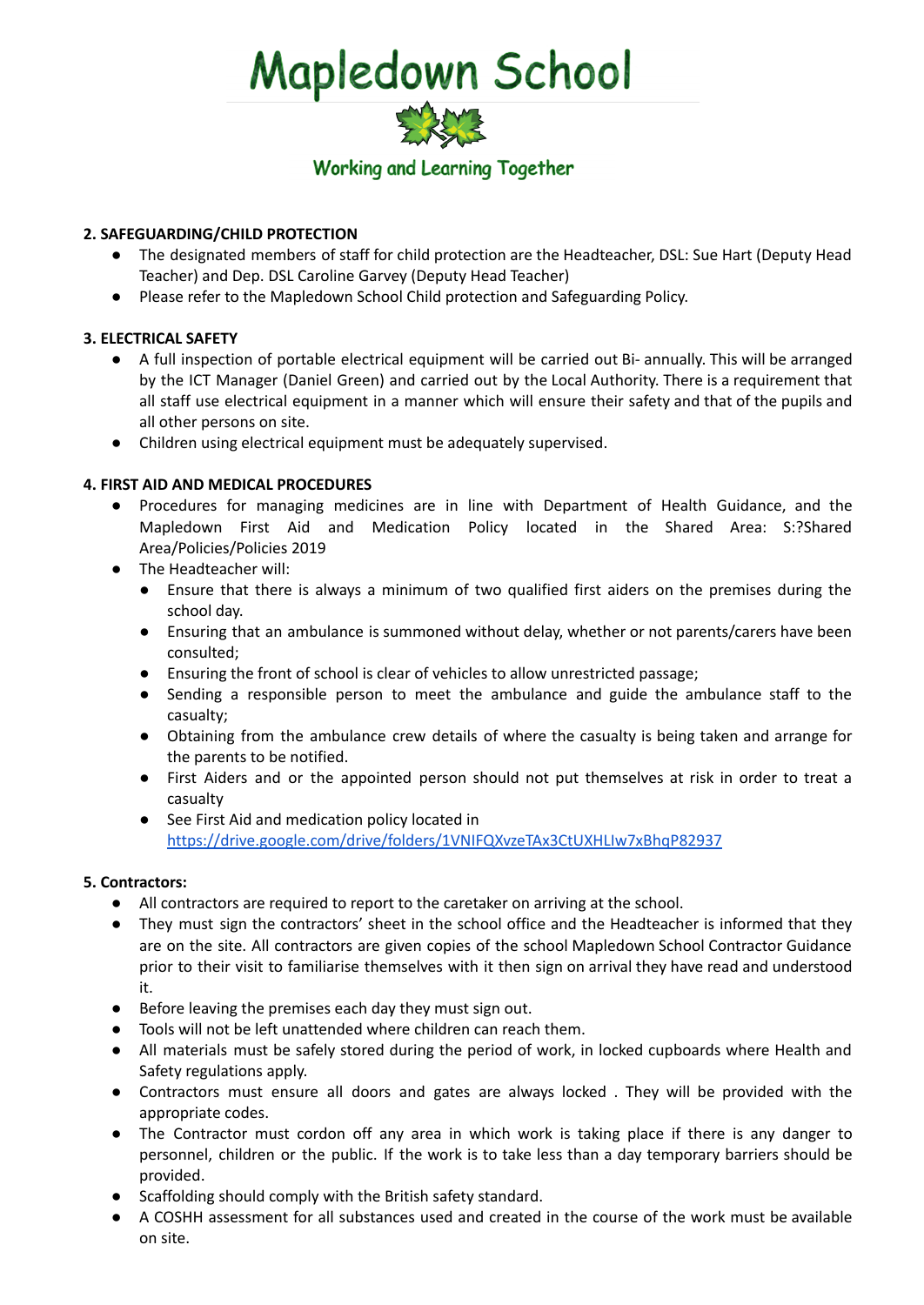

- The contractor must have Employers' Liability insurance.
- The Headteacher or Business Manager must be shown a copy of the contractor's Health and Safety policy before work commences.
- This must include reference to 'hot works' if applicable.
- All persons working on the site must work in a safe manner and take every possible precaution against accident or injury both to themselves and others.
- Contractors on site must familiarise themselves with the fire exit route for the part of the building in which they are working. All rooms have fire exit routes displayed on a wall. Where there is any doubt all personnel should leave immediately through the nearest exit and assemble at the far side of the playground onto which the exit opens. This applies also to bomb scares and all emergency evacuations of the building. In the event of any problems occurring during the course of their work, contractors should consult the caretaker or in his absence the office manager who will, in turn, consult the Headteacher where appropriate.

### **6. Fire procedures:**

● Please see Mapledown Emergency Evacuation plan, also located in the Google Shared Drive: <https://drive.google.com/drive/folders/1U8ekfA0qa36Nvkb4EBJprMFTjmQKw7b2>

Bomb procedures:

- In the event of a bomb threat being received, the person receiving the information should:
- Endeavour to elicit further details about the location and size of the device and note anything volunteered by the caller
- Inform the Headteacher of the threat, together with the information that they have gained about the location or nature of the bomb.
- The Headteacher must:
	- o Activate fire alarm and evacuate the building IMMEDIATELY if there is less than 20 minutes warning.
	- o Give verbal instructions to evacuate collecting personal belongings if there is more than 20 minutes warning.
	- o Call the police
	- o Staff should follow Fire evacuation procedures and position themselves as far away from the building as possible (other side of the mound by the Zip wire), while registers are called.
- It is the decision of the Headteacher whether to re-enter the building and check the school once it has been checked by the Police.
- If the bomb threat is considered genuine, the school should not be used for 24 hours.
- For more information, please see Local Authority guidelines on Bomb procedures and Bomb flow chart located in the Google shared drive: <https://drive.google.com/drive/folders/1UZ3U8BfDsDkNhtH3FLxpxmD5TUfh7asa>

### **7. FLOOD**

● In the event of a flood in the school (due to burst pipes etc) the classes in immediate proximity to the flood must evacuate the area as per evacuation drill and the Headteacher be informed immediately. The Headteacher, in consultation with the Caretaker and other staff will decide on appropriate action.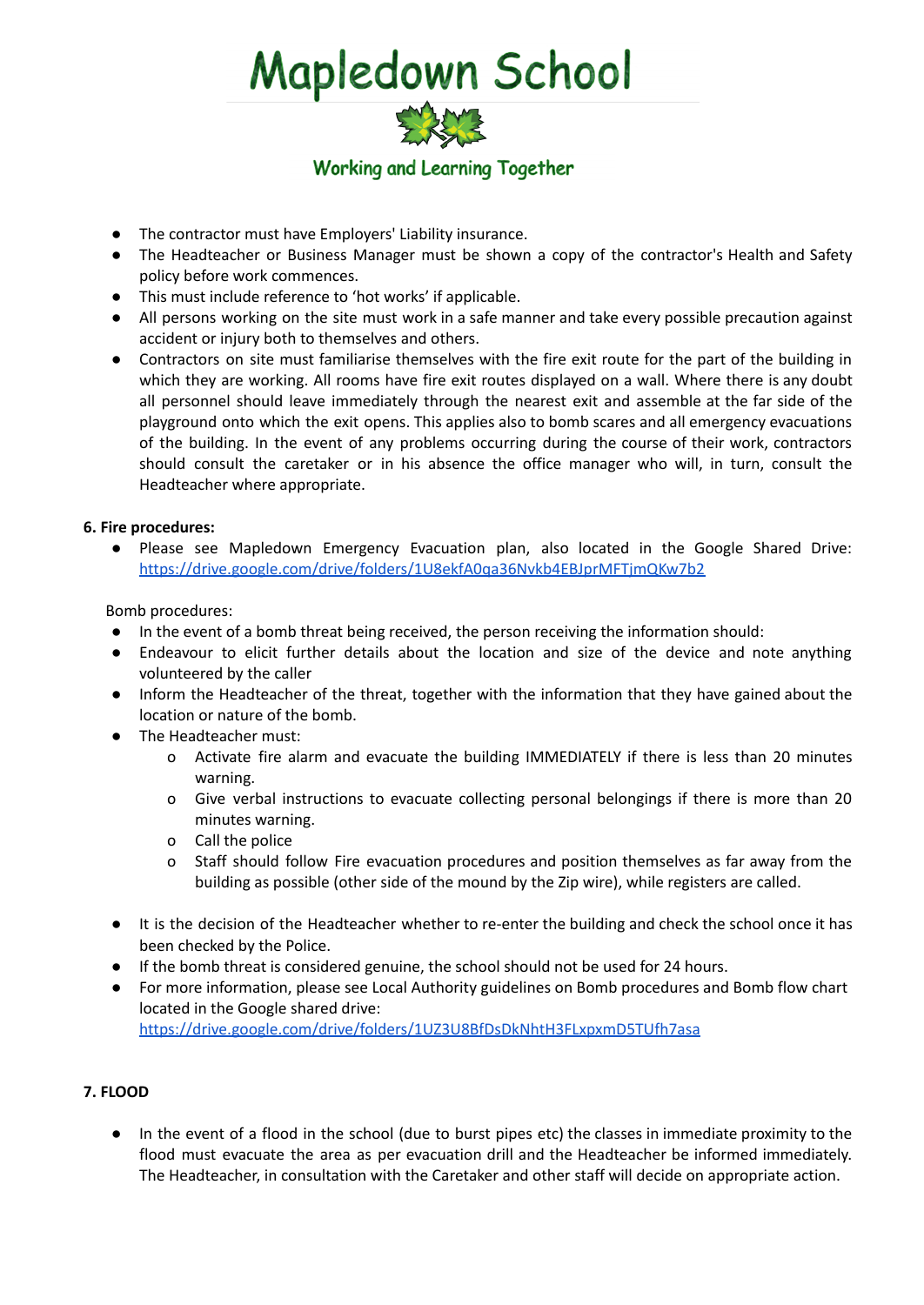

### **8. GAS LEAKS**

● If there is a smell of gas, the Headteacher or caretaker must be called. The Headteacher or caretaker will call 0800 111 999 to report a possible leak and receive immediate advice from British Gas. The procedure as per 'Flood' must be followed. In severe cases the school must be evacuated immediately.

### **9. ELECTRICITY FAILURE**

● In the event of electricity failure, the Headteacher in consultation with the caretaker and other staff will decide upon the appropriate course of action. This will depend upon the time of year, the cause of the failure, the length of any power cut etc.

### **10. SUPERVISION / PLAYGROUND SAFETY**

- Class teachers are responsible for the allocation of staff for the duration of the lunch period. They will organise which staff will supervise pupils during the first and second shifts. All pupils will be supported in various ways, whether this is one a one to one basis or part of a small group activity depending on their needs.
- Pupils must never be left unsupervised. If a pupil needs to come into the building for any reason they must be supervised and if the member of staff supporting this pupil is responsible for other pupils they must ensure the pupils are supervised by another member of staff until they return.
- All pupils must be escorted back to class at the end of the lunch break.

### **11. PE/Play/Indoor and outdoor gym equipment:**

- The Office Manager will arrange for an annual maintenance check of the PE equipment and will arrange for any faults to be remedied as soon as possible. If equipment is deemed unsafe it will be put out of use until it is repaired.
- All staff have a duty to carry out a visual check of the apparatus before using it with children. They also have a duty to ensure that the apparatus is put out in a safe manner by themselves and by the children and that any obstructions or hazards are removed from the area. PE mats should be stored away from emergency exits.
- Unsafe equipment which is beyond repair should be discarded without delay. If it is possible for staff to do this immediately in a safe manner, then they should do so. Otherwise it should be cordoned off with orange barriers and reported to the caretaker to remove at the earliest possible convenience.

### **12. REGISTRATION PROCEDURES**

- Registers are called at the beginning of each session (morning by 10am and afternoon by 2pm). They are then taken to the office.
- Any child who arrives after the register has been completed must report to the office for registration details to be completed.
- Any parent/carer wishing to take a child out of school during the school day must report to the office to sign out in the presence of a member of staff before leaving the school with their child.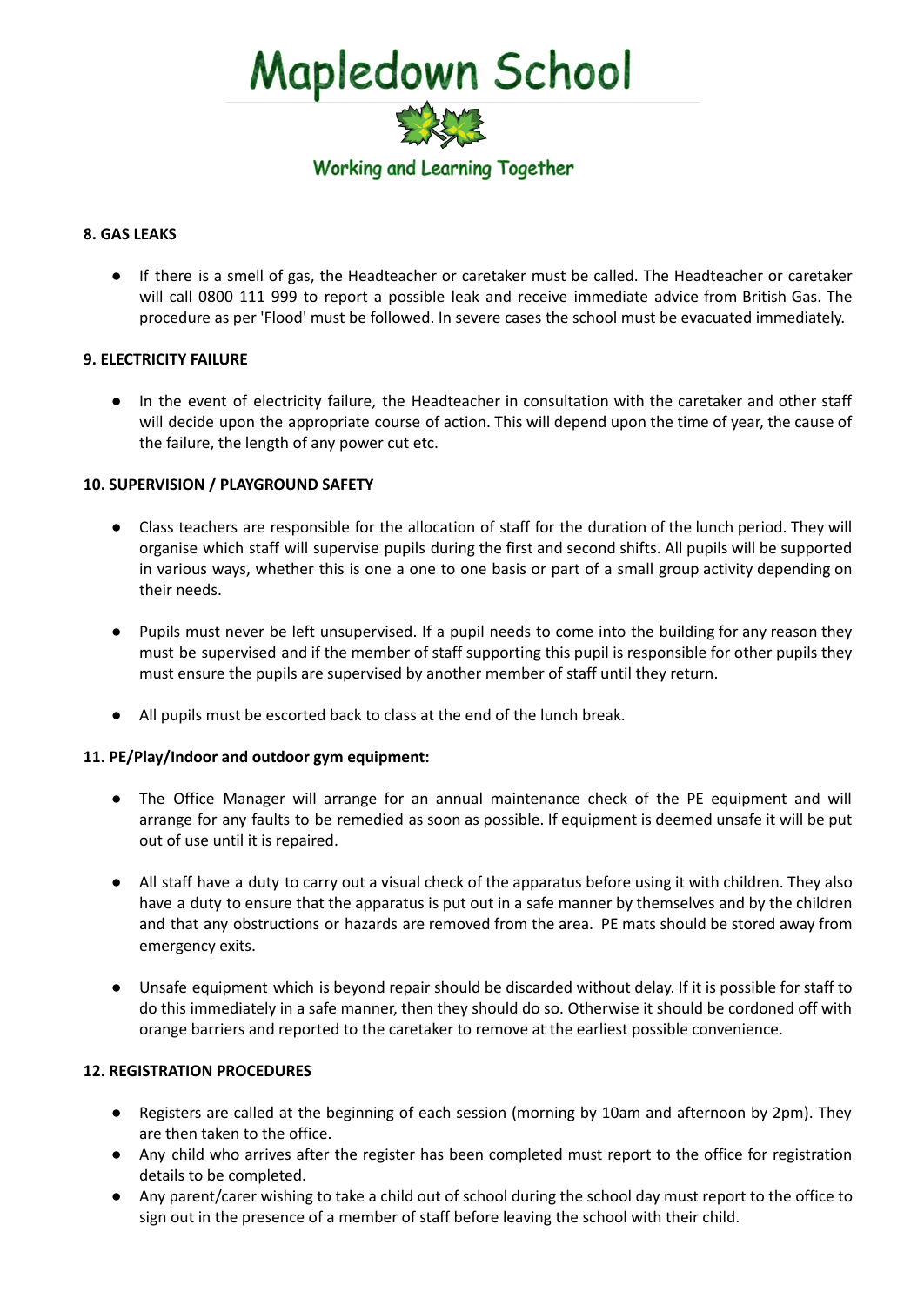

● If a parent calls to say their child will be picked up by someone other than themselves the school office will ask for their telephone number and provide a password. The office will then call them to check they have this password and then the person coming to collect will be asked to provide it upon collection.

### **13. LIFTING AND HANDLING**

- All lifting and handling should be carried out according to HSE recommendations on manual handling. (Guidance from the HSE can be found at <https://www.hse.gov.uk/services/education/management-moving-handling.htm>.)
- Large items of moveable furniture on wheels such as pianos should only be moved by adults.
- If staff are concerned about the weight/size of an item to be lifted, they should not attempt to move the object on their own but consult the Headteacher or caretaker.
- More detailed information regarding manual handling can be found in the Moving and Handling Policy located in the Google Shared Drive: <https://drive.google.com/drive/folders/1VNIFQXvzeTAx3CtUXHLIw7xBhqP82937>

### Risk Assessment

**14. CURRICULUM SAFETY**

- Please see 'London Borough of Barnet LCoP 26: Risk Assessment for Secondary Schools' for Local Authority Guidance.
- Staff must endeavour to carry out their teaching duties with regard to their own safety and to the safety of the pupils and of all other persons on the site.
- All equipment must be used in accordance with manufacturers' instructions.
- Pupils will be supervised at all times and properly advised of the safe use of equipment before they use it where possible according to their level of need and understanding.
- Pupils must not be allowed to use equipment which is not designed for their use
- A comprehensive set of Risk Assessments is available on the Shared Area.
- Staff have a duty to check these for activities with potential risk.
- Members of staff planning an activity which carries potential risk and for which there is no existing risk assessment must consult with the Headteacher.
- Separate risk assessments must be carried out for all school trips and visits to the local community.
- These should be submitted to the Headteacher or Deputy Head for authorisation prior to each visit.

### **15. NEW EQUIPMENT**

- The Headteacher will ensure that all new equipment:
	- o Is suitable for its intended purpose,
	- o Is suitable for the environment in which it is to be used,
	- o Meets recognised standards
	- o All staff will be issued with appropriate instructions and training.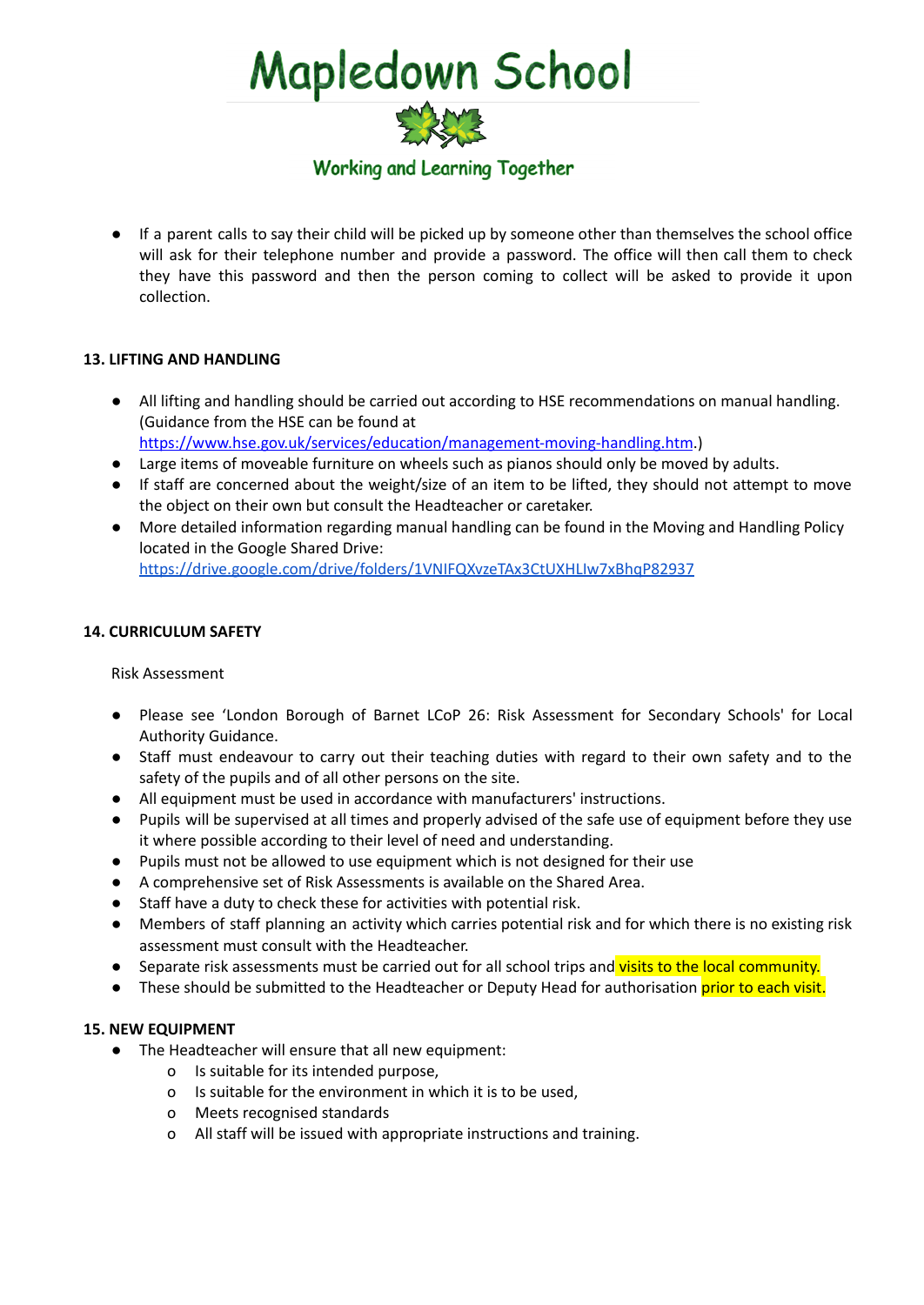

### **16. DINING ROOM AND KITCHENS**

- Although the kitchen supervisor is the premises controller of the kitchen area, the Headteacher becomes the premises controller if she enters the kitchen or if the kitchen is used by people other than kitchen staff.
- The Headteacher is always the premises controller of the Pupil Kitchen and staff room kitchen.
- Children are not allowed in the kitchen unless they are supervised.
- Accidents to catering staff in the kitchen should be reported in the kitchen accident book and an accident form completed, copied to the school and sent into the Barnet Catering Office.
- Accidents to school staff in the kitchen should be recorded in both the kitchen and the school accident book and forms completed. If there is an accident in the staffroom/pupil kitchen, please report these as per regular procedure.
- Meal-time supervisors/Staff have a duty to mop up spillages as they occur. A wet floor sign must be displayed.

### **17. SHARP OBJECTS**

- Staff have a duty to ensure that children do not use sharp objects without very close supervision. This refers to scissors, D & T equipment etc.
- Should a sharp object e.g. hypodermic needle be discovered on or near school premises:
	- The object should be not be moved or left unattended
	- The Headteacher or caretaker should be informed immediately
	- People trained in 'sharps' disposal must dispose of the object according to LBB procedure.

### **18. JEWELLERY**

- Staff are asked not to wear Jewellery in environments where there is a risk to themselves or pupils such as Necklaces that could be pulled, rings that could scratch.
- Staff are also asked to wear studded earrings to negate the risk of them being pulled by pupils.

### **19. SECURITY**

- There is an intercom entry system on the main entrance.
- A padlock is on the playground gates with external access.
- This prevents unauthorised entry during school time.
- Keys are held in the School Office.
- There are coded doors and locks on gates throughout the school. The codes will be provided to staff/visitors/contractors upon induction.
- It is essential that ANY door or gate with a code should remain locked even if it has been left open as this puts our pupils who have no awareness of danger at risk and are likely to wander through.
- Contractors and volunteers are obliged to report to the secretary's office where they sign in.
- Visitors, contractors and volunteers must wear appropriate identification
- The caretaker/cleaning staff is responsible for ensuring that all doors and windows are locked every evening and whenever the school is unoccupied. Class staff should assist with this by closing all windows and doors where possible at the end of the day.
- The DFE publication' Dealing with Troublemakers' (December 1997) contains specific advice and information on matters such as trespass, assault and offensive weapons and should be used where appropriate.
- Violence at work is also covered by LCOP 23.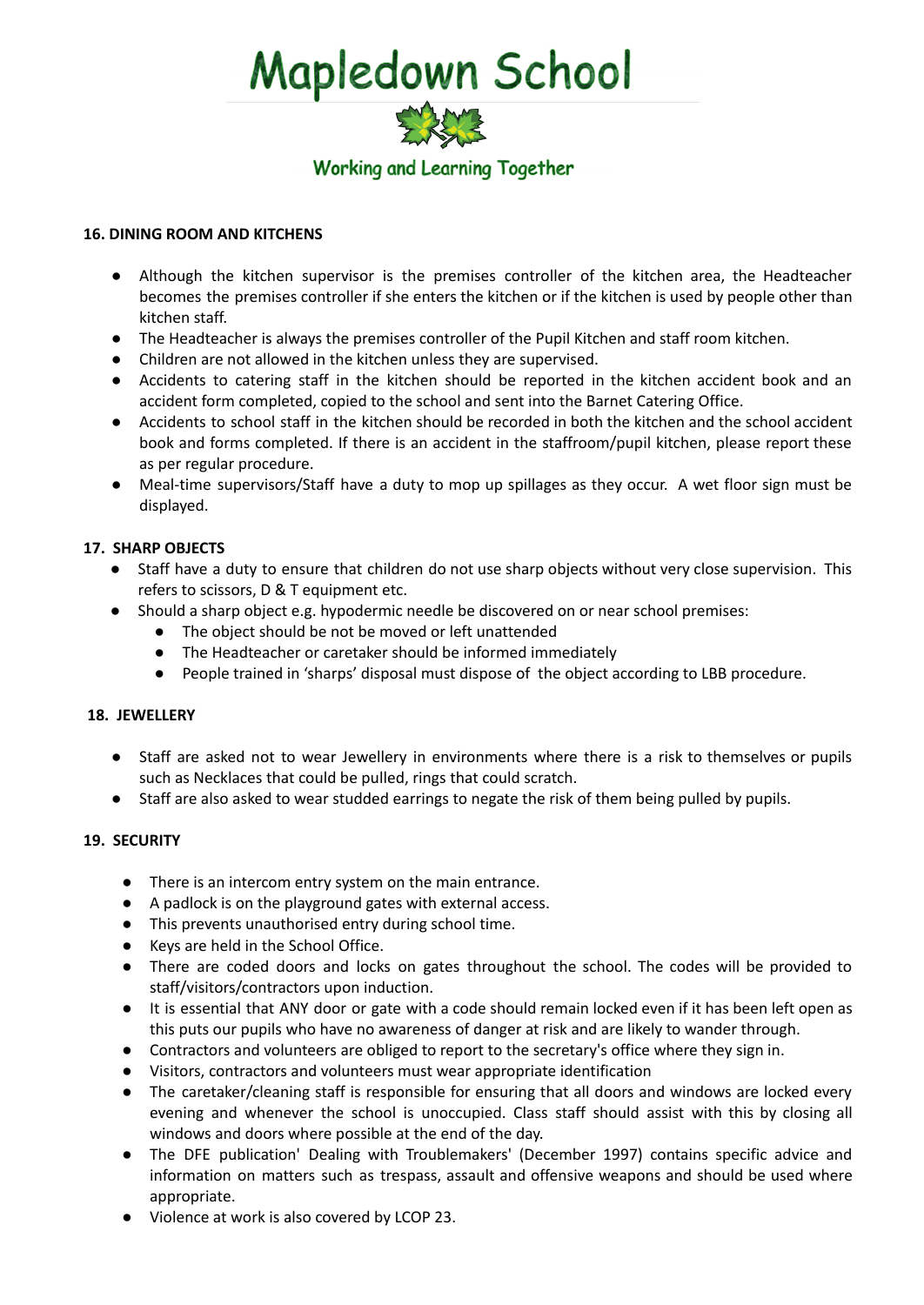

### **20. PARKING/TRAFFIC**

- Parking which blocks vehicular access to the main entrance is not permitted.
- Parking is forbidden in the Minibus Bays. These are indicated by No Parking signs.
- The busiest time at the school is between 8:45 and 9:40 and 2:30 and 3:30. During these times access is restricted due to pupil transport. In order to get a parking space it is best to arrive outside of these times. It is best to ask the office staff upon arrival if you are parked appropriately.
- Visitors and Casual staff should sign in with their Registration plate so that they can be located in case their car needs to be moved.
- Parking outside the school gates is restricted.
- There is occasionally parking across the road from the school.
- People are advised to park considerately.

### **21. Dropping off and Picking up pupils:**

- Staff are forbidden to take pupils outside the school gates to access vehicles.
- Vehicles must either wait for space to clear so that they can enter the school premises safely or the escort/parent can come and collect the pupil. It is then the responsibility of the person collecting the child to ensure their safety.

### **22. HEALTH AND SAFETY Compliance monitoring.**

An annual Health and Safety Audit and Fire Prevention Audit of the buildings and site will be carried out by the Headteacher, the safety representative and, where possible a designated governor for Health and Safety. All safety issues arising from the audit will be dealt with as quickly as possible. In addition, LBB audit checklists for schools are used by each class teacher to inform the Headteacher/Health & Safety Representative of any concerns. Copies of the audits and actions to be taken are kept in [https://drive.google.com/drive/folders/1FAjwv1ojs5UPg4TAv0jTjPxCZ574ReDm.](https://drive.google.com/drive/folders/1FAjwv1ojs5UPg4TAv0jTjPxCZ574ReDm) Staff responsible for necessary actions are identified and required to sign when the work is completed. The Headteacher monitors progress on actions required. All employees are to record any concerns about health and safety on blue forms that are to be placed in the caretaker's pigeon hole. If these are not resolved, staff should report this to the H&S Representative. There is a weekly meeting of all teachers and teaching assistants at which health and safety matters can be raised. Health and Safety is a regular item on the agenda for Senior Managers' meetings.

An Annual audit of Servicing takes place in October. This document can be located in the school network: <https://drive.google.com/drive/folders/1FAjwv1ojs5UPg4TAv0jTjPxCZ574ReDm>

### **23. TRAINING**

An annual Health and Safety Update for teachers, teaching assistants, the caretaker and the secretary will take place at the beginning of each academic year. New staff will receive Health and Safety training relevant to their post through the induction process. Notes can be found in the Admin Area: Admin/Induction. This is noted on induction discussion records which are signed by the Induction Mentor and the inductee and kept in the induction record with the Induction lead. Where further training needs are identified, these will be met as soon as is practicable via the LBB Staff Development and Training Unit (BPSI) or Online Training providers. Records of courses attended are kept in Ongoing CPD Record located in the Shared Area/Staff/Staff Training. The Headteacher, Business Manager, Caretaker and Safety Representative will attend Health and Safety updates/briefings when appropriate.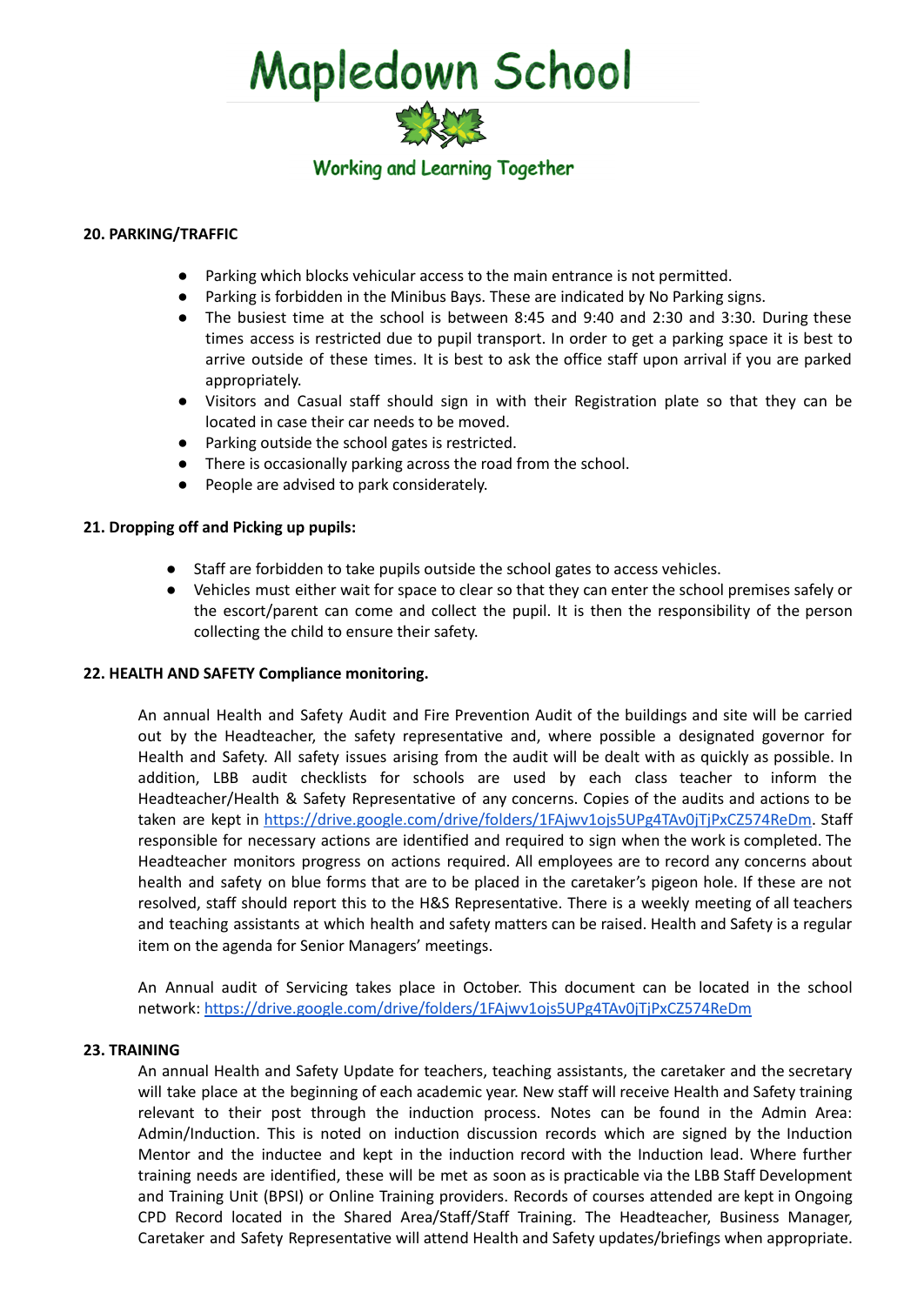

The Performance Appraisal of Teaching Assistants includes a check of the timing for First Aid update training.

Staff are reminded of essential elements of Health and safety at the Morning Briefing at the start of every term and as and when issues arise such as Fire drills or any incidents.

### **24. GOVERNORS' MONITORING**

There is a designated member of the Governing Body with responsibility for Health and Safety. This person also sits on the H&S Committee which meets termly. The designated Governor is invited to accompany the Headteacher and the Caretaker as they conduct the annual audit. The H&S representative reports to Governors on Health and Safety matters at least termly through the Headteacher's Report.

### **PART D: PUBLICISING THE POLICY**

- Full copies of the Policy are displayed in the Staffroom and are available on the staff Google shared Drive which can be accessed in school. It is also available on the School's Website.
- Copies of all risk assessments are displayed in the Staffroom and are available from the website and Google shared Drive.
- Health and Safety is a staff training item at the beginning of each academic year.
- The Health and Safety Representative reports to the Governing Body each term on health and safety matters. Emergency/Temporary health and safety information is communicated via Memos, the Staffroom Board and the weekly Staff Briefings.

\*\*\*\*\*\*\*\*\*\*\*\*\*\*\*\*\*\*\*\*\*\*\*\*\*\*\*\*\*\*\*\*\*\*\*\*\*\*\*\*\*\*\*\*\*\*\*\*\*\*\*\*\*\*

Abbreviations: LCOP Local Code of Practice H.S.E. Health and Safety Executive COSHH Control of Substances Hazardous to Health

### **RELATED POLICIES/ PLANS**

Staff Well being Risk Assessment Plans Attendance Safeguarding/Child Protection Accident/Incident Reporting Health and Safety Induction for Staff Health and Safety Briefing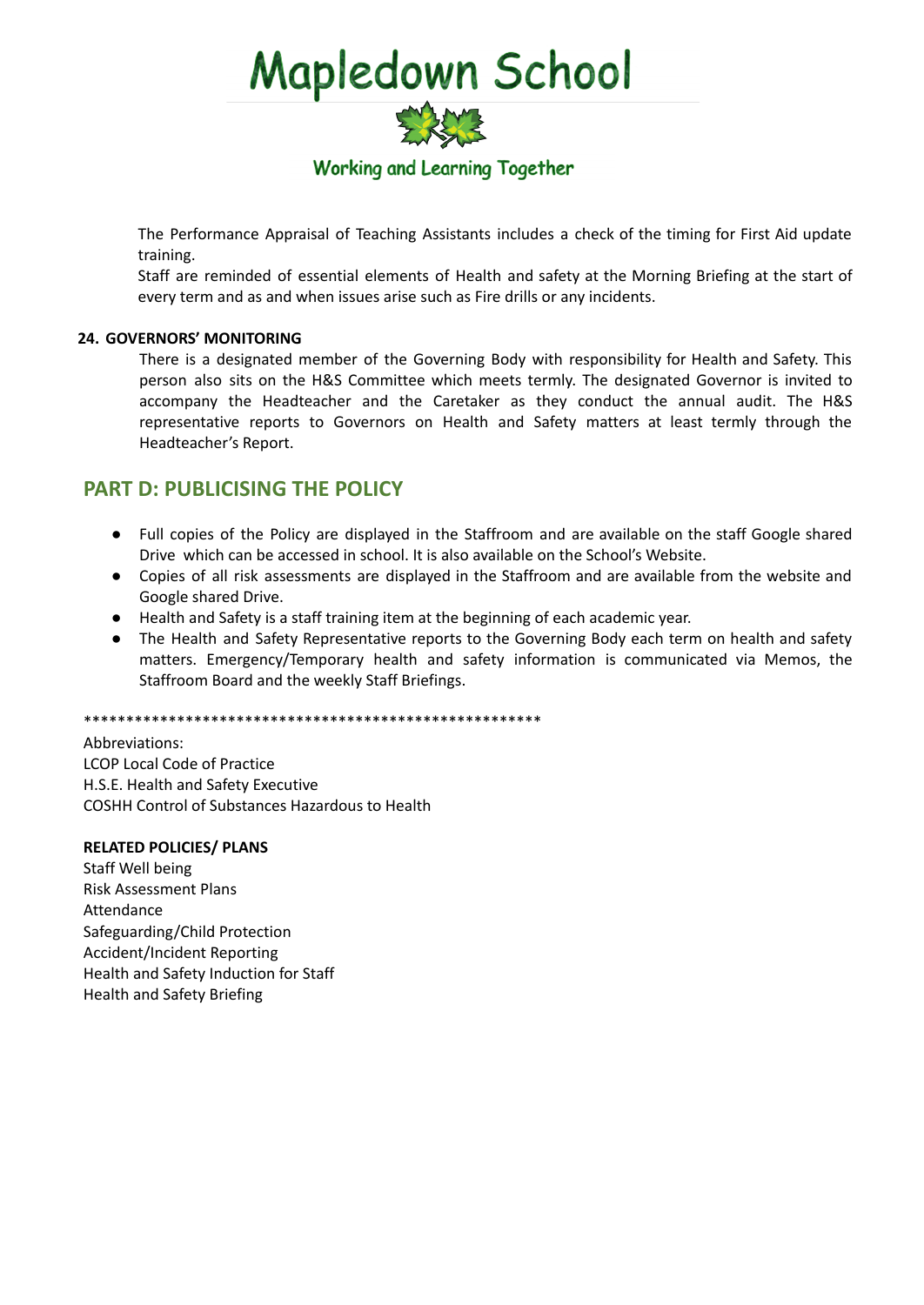

### **Appendix 1**

Arrangements: see numbered document wallets in the Deputies Office or on the school network and <https://drive.google.com/drive/folders/1WU4Ck-BPqdbrRB1pZXUmGw2YqwLE-T5X> :

- The role of the Governing Body see LCOP 19 & 20
- The role of the Health & Safety Committee see LCOP 1
- The role of the Premises Controller & School Caretaker
- The role of staff
- Barnet's Health and Safety Unit
- Arrangements for Induction and Training (including cleaning staff) LCOP 3
- Monitoring Safety Tours and Inspections LCOP 2 & 22
- Risk Assessments see LCOP 19 & HSE Guidelines 'Five Steps to Risk Assessment'
- Risk Assessment for Secondary Schools LCOP 26
- Reporting Accidents and Incidents see LCOP 4
- Reporting Defects and Hazards
- Emergency Evacuation Procedures/Fire Drills see H&S Bulletin No. 162 & LCOP 14
- Bomb Alerts H & S Bulletin No 162
- Fire Safety Arrangements LCOP 3
- Electrical Equipment / Annual PAT Testing see LCOP 21
- Handling & Storing Hazardous Substances
- Using Hazardous Equipment e.g. sharps, domestic machinery etc
- School Kitchen H&S training for contractors
- Mini Bus Safety & Emergency Procedures
- Passenger Safety (restraints)
- Hoists
- Manual Handling/People Handling see LCOP18
- Wheelchairs use of and maintenance
- Safety in PE
- School Security (See also Meetings, working and Lone Working at Mapledown School)
- Planning Day Visits & School Journeys with Overnight Stays see LCOP 11
- Managing Drugs Related Incidents in Schools
- Farm Visits see Safety Bulletin 173
- Pedestrian Safety
- Classroom Safety
- Playground Safety see LCOP 12
- Using the Hydro Pool see LCOP 8
- Volunteers & Work Experience Placements at Mapledown
- The Role of the School Nurse
- The Role of First Aiders see LCOP 5
- Epilepsy Awareness and Buccal Midazolam Training
- Pupil Sickness/Infection Control (incl head lice)
- Notifiable and Infectious Diseases see LCOP No. 5, 7 & 17
- Giving Medication see LCOP 5
- Immunisations
- Expectant and breast-feeding mothers
- Food Hygiene
- Lone Working
- Working with Ladders see LCOP 16